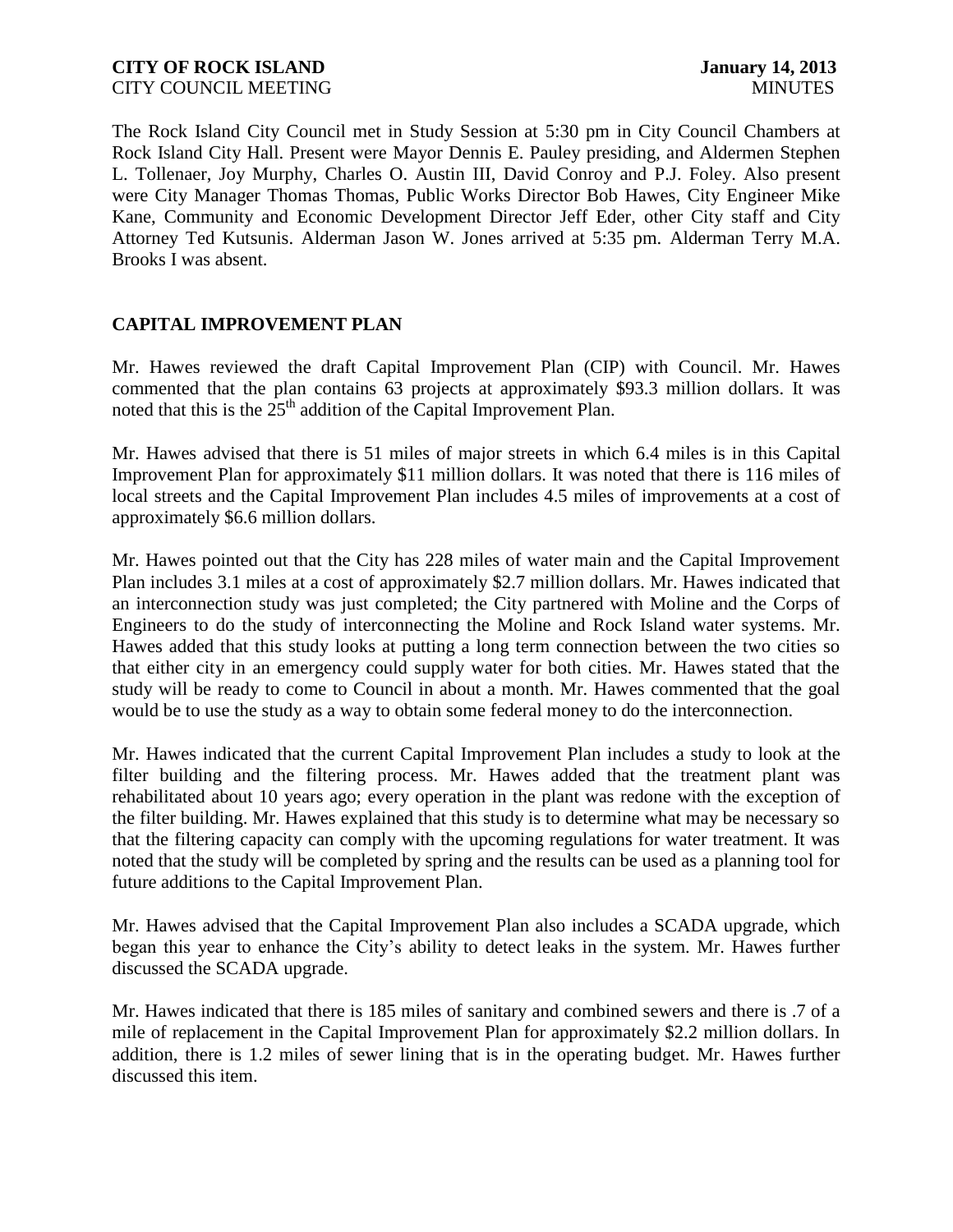Mr. Hawes discussed various projects in the Capital Improvement Plan, which included the new police facility and phase two of the sidewalk system upgrade on  $11<sup>th</sup>$  Street for the ADA standards. Council discussed the ADA requirements as it related to 11<sup>th</sup> Street and sidewalks. Council also discussed  $9<sup>th</sup>$  Street and  $31<sup>st</sup>$  Avenue as it related to construction.

Mr. Hawes referred to the draft Capital Improvement Plan document and discussed sewer, water and stormwater as it related to projected increases. Mr. Hawes noted that this item would not come back to Council until next year for the next round of rate increases.

Mr. Hawes discussed the financing component of various street projects in the Capital Improvement Plan as it related to Gaming funds and General Obligation Bonds. In addition, Mr. Hawes discussed street projects as it related to special assessments. Mr. Hawes discussed the difference between resurfacing and reconstruction as it related to street improvements and cost. Mr. Hawes advised that the streets on the resurfacing list are typically picked by staff based on the street condition survey. Mr. Hawes commented that streets on the reconstruction list are done by petition.

Council then discussed resurfacing and reconstruction projects at it related to various street projects listed in the Capital Improvement Plan. Council discussed sidewalks as it related to repairs and cost. Council further discussed other street projects and miscellaneous capital improvements.

#### **ADJOURNMENT**

A motion made by Alderman Austin and seconded by Alderman Foley to adjourn the meeting carried by the following Aye and No vote. Those voting Aye being; Alderman Tollenaer, Alderman Jones, Alderwoman Murphy, Alderman Austin, Alderman Conroy and Alderman Foley; those voting No, none. The meeting was adjourned at 6:17 pm.

> \_\_\_\_\_\_\_\_\_\_\_\_\_\_\_\_\_\_\_\_\_\_\_\_\_\_\_\_\_\_ Aleisha L. Patchin, City Clerk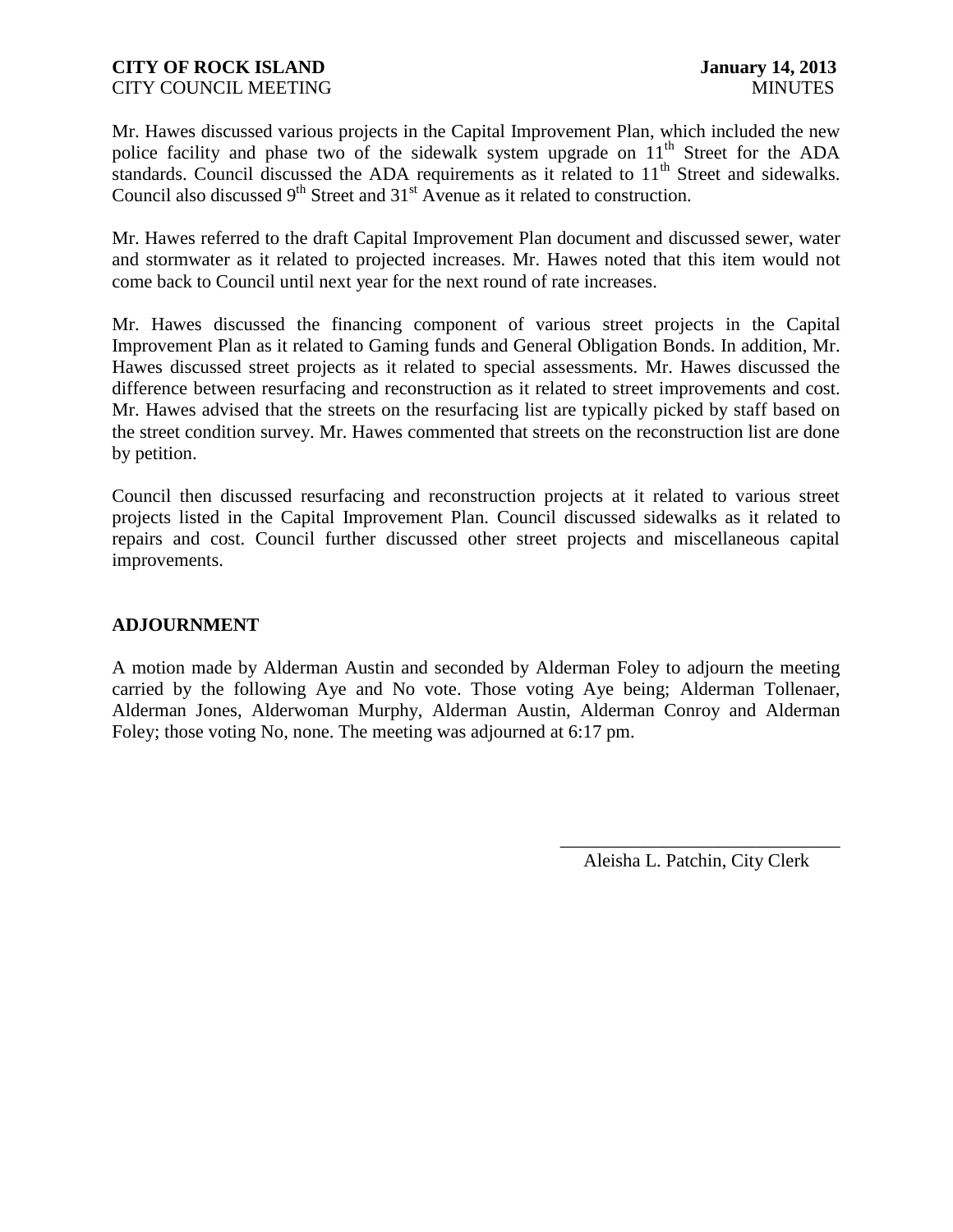Rock Island City Council met in regular session at 6:45 pm in Council Chambers of Rock Island City Hall. Present were Mayor Dennis E. Pauley presiding, and Aldermen Stephen L. Tollenaer, Jason W. Jones, Joy Murphy, Charles O. Austin III, David Conroy and P.J. Foley. Also present were City Manager Thomas Thomas and City Attorney Ted Kutsunis. Alderman Terry M.A. Brooks I was absent.

#### Introductory Proceedings

Mayor Pauley called the meeting to order and led in the Pledge of Allegiance. Alderman Foley gave the Invocation.

# Agenda Item #5 **Minutes of the meeting of January 7, 2013.**

A motion was made by Alderman Jones and seconded by Alderman Foley to approve the minutes of the meeting of January 7, 2013 as printed. The motion carried by the following Aye and No vote; those voting Aye being; Alderman Tollenaer, Alderman Jones, Alderwoman Murphy, Alderman Austin, Alderman Conroy and Alderman Foley; those voting No, none.

### Agenda Item #6 **State of the City Address by Mayor Dennis E. Pauley**.

Mayor Pauley gave the State of the City Address; the contents of which follow:

### **City of Rock Island 2013 STATE OF THE CITY ADDRESS**

First, I want to acknowledge our City Council members and their dedication to serve the citizens of Rock Island. First Ward – Terry Brooks; Second Ward – David Conroy; Third Ward – P.J. Foley; Fourth Ward – Steve Tollenaer; Fifth Ward – Jason Jones; Six Ward – Joy Murphy; and Seventh Ward – Chuck Austin. This team sets the direction and priorities to insure Rock Island is in solid financial shape now and is poised to meet the challenges of the future.

We have had some retirements and changes in staff during the past year. Ava Ketter retired as Library Director after 14 years of service. After an extensive nationwide search, the Library Board of Trustees selected Angela Campbell as her successor. Ms. Campbell was the director of the Glenwood Public Library in Glenwood, Iowa and will assume her duties in Rock Island on Monday, January 21, 2013. Jerry Jones resigned as the Director of the Martin Luther King Jr. Center this past year as well. Dwight Ford, who grew up in Rock Island, was selected as his replacement from a field of 70 well qualified candidates. Prior to returning to Rock Island, he was the executive director of the Eastern Nebraska Community Action Partnership in the Omaha area, served in the Marine Corp, has a master's degree from Harvard and brings with him plenty of experience. Mr. Ford began his duties in October, 2012. Ms. Campbell and Mr. Ford are both excellent additions to our city staff and we look forward to working with them for many years to come.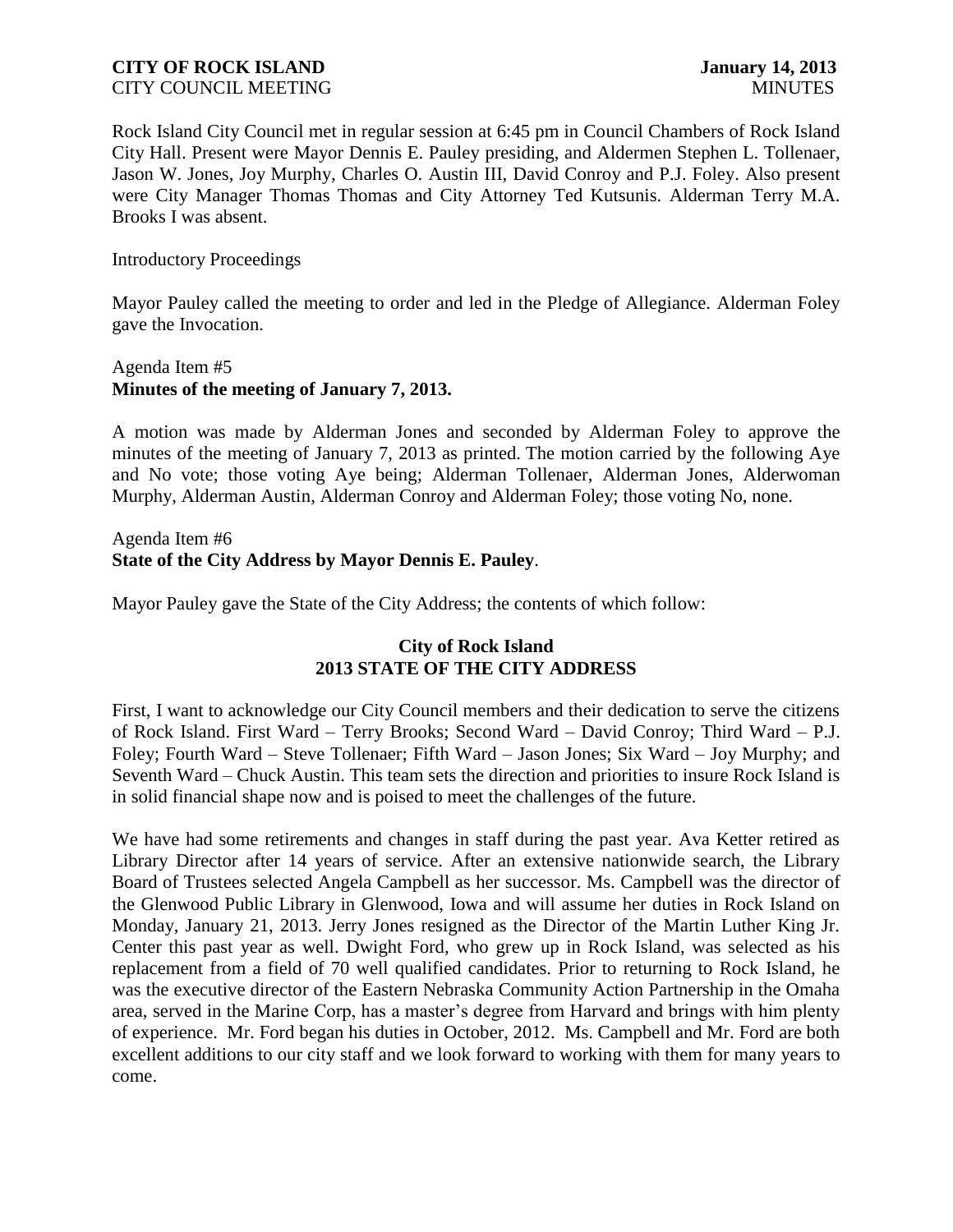Also this year, Greg Champagne and Alan Carmen both retired, each having over 30 years of experience in our Economic Development Department. After nationwide recruitments for these positions, Jeffrey Eder was selected as the City's new Community and Economic Development Director and Ben Griffith was selected as Planning and Redevelopment Administrator. Both Jeff and Ben are bringing a wealth of experience to our city and we are excited to have them on board.

Our City Manager, Mr. Thomas Thomas, and his team have been working hard to attract businesses to Rock Island. As I am sure you have all heard, Wal-Mart will be building a new superstore on  $11<sup>th</sup>$  Street, between  $37<sup>th</sup>$  and  $41<sup>st</sup>$  Avenues. This store will bring in approximately 400 new jobs, \$330,000 in property taxes and approximately \$1.4 million in sales tax revenue per year. Also, Fareway will build a new store on 18<sup>th</sup> Avenue and will have between 80 and 100 new employees and bring in approximately \$50,000 in sales tax revenue each year. In addition to the announcements of the Wal-Mart and Fareway development projects, several businesses have announced major expansions.

**Augustana College** announced a \$40 million expansion project. They broke ground on their new Center for Student Life, which will be certified as the college's first LEED Silver building. They also held a ground breaking on the total renovation of the football stadium and will continue with the renovation of Old Main.

**Crawford Company** completed a \$1.7 million expansion, which included construction of a new 20,650 square foot building.

**Langman Construction Company** also expanded their facility with a \$1.4 million, 12,000 square foot addition.

**St. John's Lutheran Church** is adding a 6,500 square foot expansion.

**Rock Island River Terminal** is in the process of a new \$8.5 million expansion, which includes a new office, warehouse and shop.

**MetroLink** began construction on their \$26 million, 140,000 square foot facility that will serve as the corner stone of a new riverfront development.

**Community Health Care** completed a \$3 million project that doubled the size of its original location. The project included new examination rooms and dental operatories.

Significant private investment was made by **Jordan School** with a new \$2.3 million addition. By combining all of its students to its central campus on  $24<sup>th</sup>$  Street, the student body will be unified for the first time in the school's history.

**Bent River Brewing Company** opened this year with a \$1.6 million expansion, which includes a drive up coffee shop, expanded retail area, a tasting room and a beer garden. This award winning company continues to draw people to Rock Island to enjoy the Bent River experience.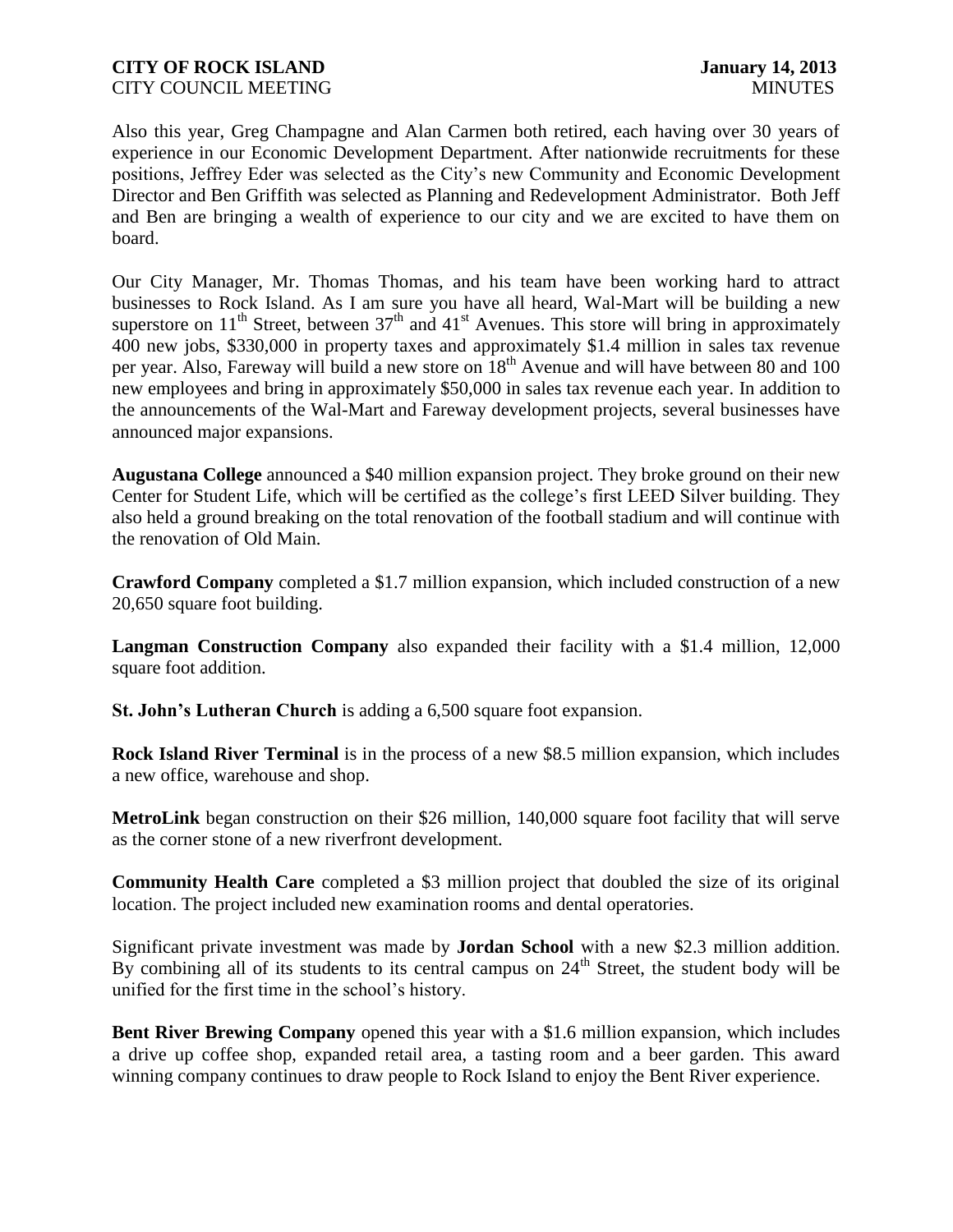**MetroLink** is also finalizing plans for a new transfer station on the south and east sides of parking lot C. Their project includes a 1,600 square foot building that includes a lobby, restrooms and retail space. This \$2.5 to \$3 million project will accommodate up to 10 buses at a time.

On the north side of parking lot C, Rock Island Economic Growth is finalizing the design for **The Locks** apartment building. This new development will have 34 apartments with an average rent of \$1,000 a month.

Additionally, over 20 new businesses have opened in Rock Island in the past year.

They include:

- The Stern Center. This renovated furniture store has been transformed into a beautiful banquet facility available for all types of events. This is a great addition to our downtown area.
- **Black Ram / Gendler's / The Grotto**. After a major renovation, the Black Ram opened and has received rave reviews for fine dining. Gendler's and the Grotto Sports Bar add new venues to the College Hill business community.
- **Legends Corner Bar and Grille.** As a compliment to their successful Legends Bar and Grille in Aledo, the Hiners expanded and completely renovated their new facility on  $30<sup>th</sup>$ Street and  $7<sup>th</sup>$  Avenue.
- Goombazz Big City Eatzz
- Against the Grain Brewery and Alehouse
- Subway on Blackhawk Road
- District Mini Mart
- Bent River Brewing Company
- Neises Chiropractic Clinic
- The Slice in the District
- M & M Asian Grocery and Gifts
- 4Play Sports Bar
- Jordan's Tobacco and Liquor
- Mama Rowdees a restaurant in the RI Boat Club
- The Brown Store, a convenience store at 925  $11<sup>th</sup>$  St
- Jean's Platinum Beauty Supply
- AJU Style
- Mark's Barber Shop
- Q.C. Collective
- Varieties
- Good Karma Shirt Company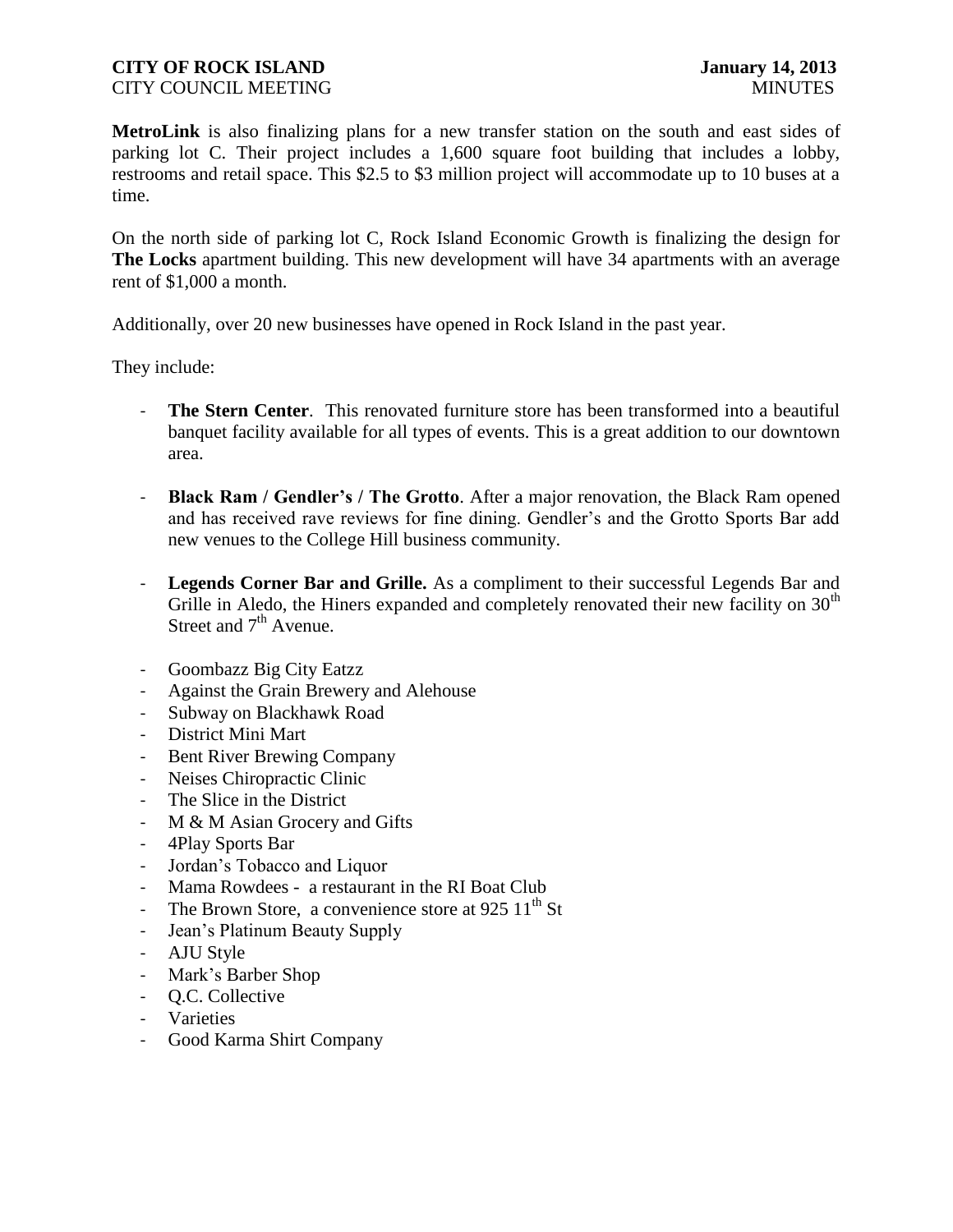# **CITY OF ROCK ISLAND January 14, 2013**

Five of these new businesses received Commercial Industrial Revolving Loans (CIRLF) from the City. In addition to these loans, we also have rebates through the City's façade improvement program. During the past year, 19 businesses received rebates through this program.

Another six businesses made significant remodeling investments during the past year. They are:

- Hungry Hobo
- Koffee Break
- Bible Missionary Institute
- Wendy's Restaurant
- Trinity Hospital Cafeteria
- The Blue Square Café at Jumer's Casino and Hotel

We continue to work with Rock Island GROWTH on the Neighborhood Stabilization Program that has brought an influx of \$14.9 million into Rock Island. 45 blighted and abandoned structures have been demolished and 36 vacant, foreclosed or abandoned homes have been purchased. Of the 23 properties that have been renovated, 18 have already been sold. 5 rental units are underway in the Goldman Family Block. Five new houses have been constructed on 10<sup>th</sup> Street and two in the Broadway District. The Neighborhood Stabilization Program has been extremely successful in Rock Island and this partnership will continue to help rebuild Rock Island one block at a time. New construction has also begun on 7 single family townhomes located at 11<sup>th</sup> Street and 3<sup>rd</sup> Avenue. 92 full time jobs were created from the impact of NSP funds. In addition to NSP funds, over \$2 million in private funding from local institutions and private foundations have been contributed in support of these projects.

Our main focus will continue to be keeping Rock Island in great financial shape with an extremely strong focus on economic development.

Even though the past few years have been financially challenging for many cities and states, Rock Island continues to have an AA credit rating, a balanced budget, we pay our bills on time; we have a 90 day reserve and watch our expenses closely. We are in fine financial shape and plan on beginning the next fiscal year with no increase in the property tax rate. Several citizens were telling us they needed an option to pay their City utility bills other than once a quarter, so we implemented a new payment plan option comprising of three installments per quarter. Residents asked for an optional plan and City staff responded. Police Chief Scott Harris retired this past year and after a nationwide search, we found the best candidate for our next chief was right here in Rock Island. On December  $10^{th}$ , Deputy Chief Jeff VenHuizen, a 19 year veteran of the department, was sworn in as the new head of the Rock Island Police Department. As Deputy Chief, VenHuizen was credited for creating the department's newly formed Crime Suppression Unit. This elite unit, consisting of 1 sergeant and 5 officers, takes a proactive approach to combating criminal activity through efforts that focus on problem solving, not just response. They are specially trained in conducting criminal patrol, narcotics enforcement, high risk arrests, and in recognizing and addressing emerging crime trends. Following Chief VenHuizen's appointment, Lt. Jason Foy was appointed to Deputy Chief and sworn in on December  $17<sup>th</sup>$ , 2012. It is great to know that our department develops such fine talent.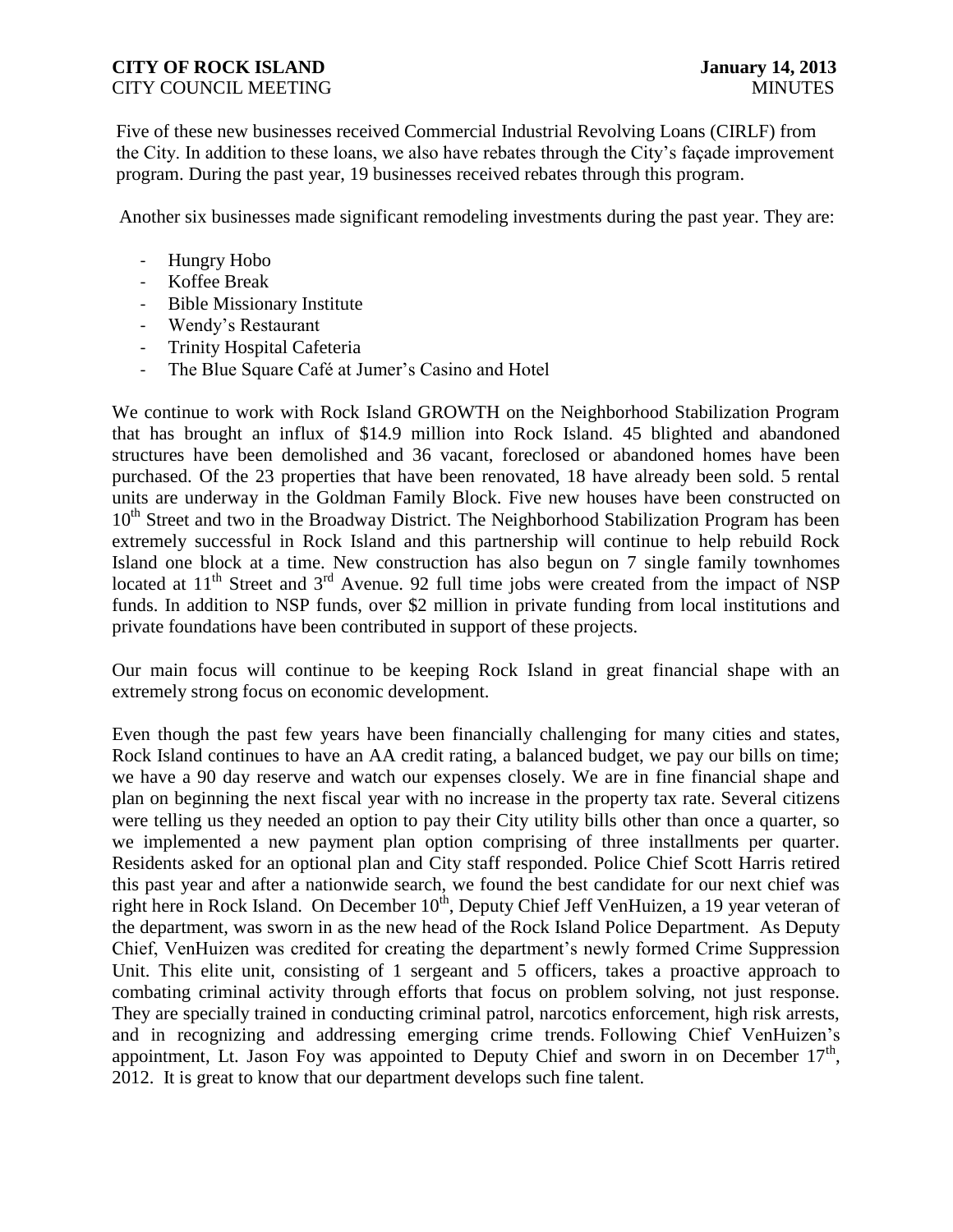For year 2012, overall crime in Rock Island was down 12.59% through October compared to the same time period in 2011. You may recall that the crime rate in 2011 was down 8% compared to 2010 and that year was exceptionally low compared to previous years. Rock Island has an extremely professional police department and with the continued help of the community and elected officials, we can keep the crime rate low. We continue to partner with all the local police departments and other criminal justice agencies to insure the entire Quad City area works together to eliminate violent crime and any expansion of drug related crimes.

We have evaluated the condition of our police facility, held focus groups and had public tours of the facility. Our current 22,000 square foot structure does not meet the needs of our police force today or in the future. The people in the focus groups and the citizens taking a tour of the current police department, all agree we need a new facility. We are currently in the planning phase and a new facility designed to meet the needs of the citizens and the police department will be built.

The City also purchased and received three new Ford Medtec Ambulances for our Fire Department. The ambulances will enhance the continued delivery of high quality emergency medical services to those who live in and visit Rock Island.

In the past year, we opened our new public works maintenance garage and have made significant progress on our new wastewater treatment plant. When the federally mandated work is completed on the wastewater treatment facility in early 2014, the treatment capacity of the plant will have increased from 16 million gallons per day to 106 million gallons per day.

The extended drought and abnormally warm weather did create some unusual challenges and opportunities for the Public Works department in 2012. On the positive side, snow removal costs were low, fewer hours were needed for weed control, and construction projects had fewer delays. On the negative side, the Sunset Marina was plagued by low water levels and the drinking water had an unpleasant taste and odor for awhile due to an algae bloom in the Mississippi River.

Street Maintenance was a high priority with approximately \$3.1 million devoted to street maintenance, including micro-surfacing, street sweeping, pavement joint sealing, pavement striping, full depth concrete patching and asphalt grinding and patching.

Another \$3.4 million was invested in street resurfacing and reconstruction. In 2012, Public Works collected 15,000 tons of refuse, 1,250 tons of yard waste and 650 tons of recyclables. The City collected 600 tons of leaves and provided 1,800 special pickups.

Special pavement markings were installed on City streets this past fall to increase drivers' attention to sharing the road with bicyclists. The markings, called "sharrows," are being installed four feet from the curb where there is no on-street parking and 11 feet from the curb where parking is permitted. They are designed to let motorists know that they may see bicyclists more often on a particular road and also to tell cyclists where best to position themselves on the road.

Let's talk a little bit about Parks and Recreation.

Whitewater Junction broke all previous records for attendance with over 41,000 attending during the 2012 season.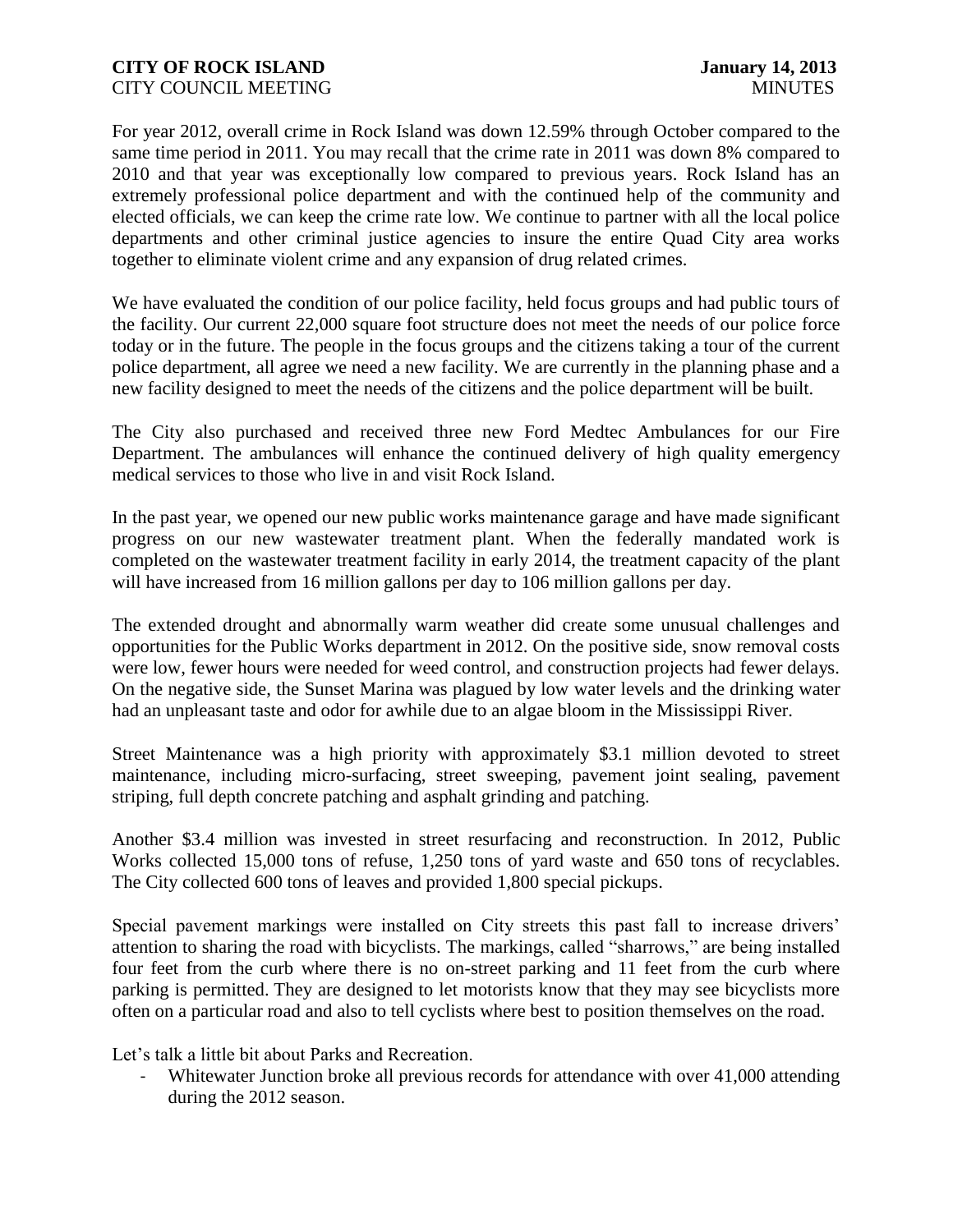# **CITY OF ROCK ISLAND January 14, 2013**

- CITY COUNCIL MEETING THE COUNCIL MEETING THE COUNCIL MINUTES
	- Saukie Golf Course saw a dramatic increase in rounds played by bundling the cart and round fees.
	- A new playground is under construction at Longview Park and will be completed soon.
	- Construction will begin this spring on a new park across from the Martin Luther King Jr. Center.
	- Schwiebert Riverfront Park continues to be very popular. The fireworks display on July 3<sup>rd</sup> reached a new level of attendance, with an estimated 8,000 in the park and an additional 20,000 along the riverfront. Four concerts were provided this summer in the Funky Fridays series. Concerts were held in the park to support ALS and youth music scholarships for band equipment. With the hot weather, the park was a popular gathering place for families to have the opportunity to cool off in the spray park area.
	- The Rock Island Girls Softball Association's new Hauberg Softball field is 90% complete, with the development of a concession stand and restrooms at the field.

**Plans for 2013 and beyond.** We have numerous economic development opportunities in the coming years, such as:

- **Southwest Industrial Park**. The City is seeing the industrial companies in this area expand. Steel Warehouse has recently purchased a second 120,000 square foot building in this area. They are currently renovating the facility and installing laser cutting stations. They will be adding 10 jobs over the next year with additional jobs added as production expands.
- **Columbia Park**. The City completed a visioning plan a few years ago for the redevelopment of the former International Harvester Farmall plant and surrounding area on the City's northeast side. Staff is currently working with the major property owners on developing a realistic plan for this area. MetroLink is building its new office and maintenance facility on part of this site.
- **Lawson Property**. This 100 acre area on Andalusia Road was annexed into Rock Island 10 years ago with the intent to sell off parcels for industrial development. Currently, Quad Cities First is working with a site selection consultant on a potential industrial distribution center taking approximately 25 acres of this site.
- **Barjan Building**. This 200,000 square foot building on Andalusia Road is currently vacant and is owned by an investment trust looking to sell the facility. A couple of buyers have already expressed interest in purchasing this property.
- **88 Acres North of Jumer's Casino and Hotel**. This development is located at the intersection of I-280 and IL 92 and is now being called Jumer's Crossing @I-280. A major commercial development with retail, entertainment and restaurant space totaling nearly 300,000 square feet, the development is designed to complement Jumer's Casino and Hotel.
- **College Hill District**. The planning process for this project is nearing completion. Ben Griffith, our Planning and Redevelopment Administrator is currently reviewing the draft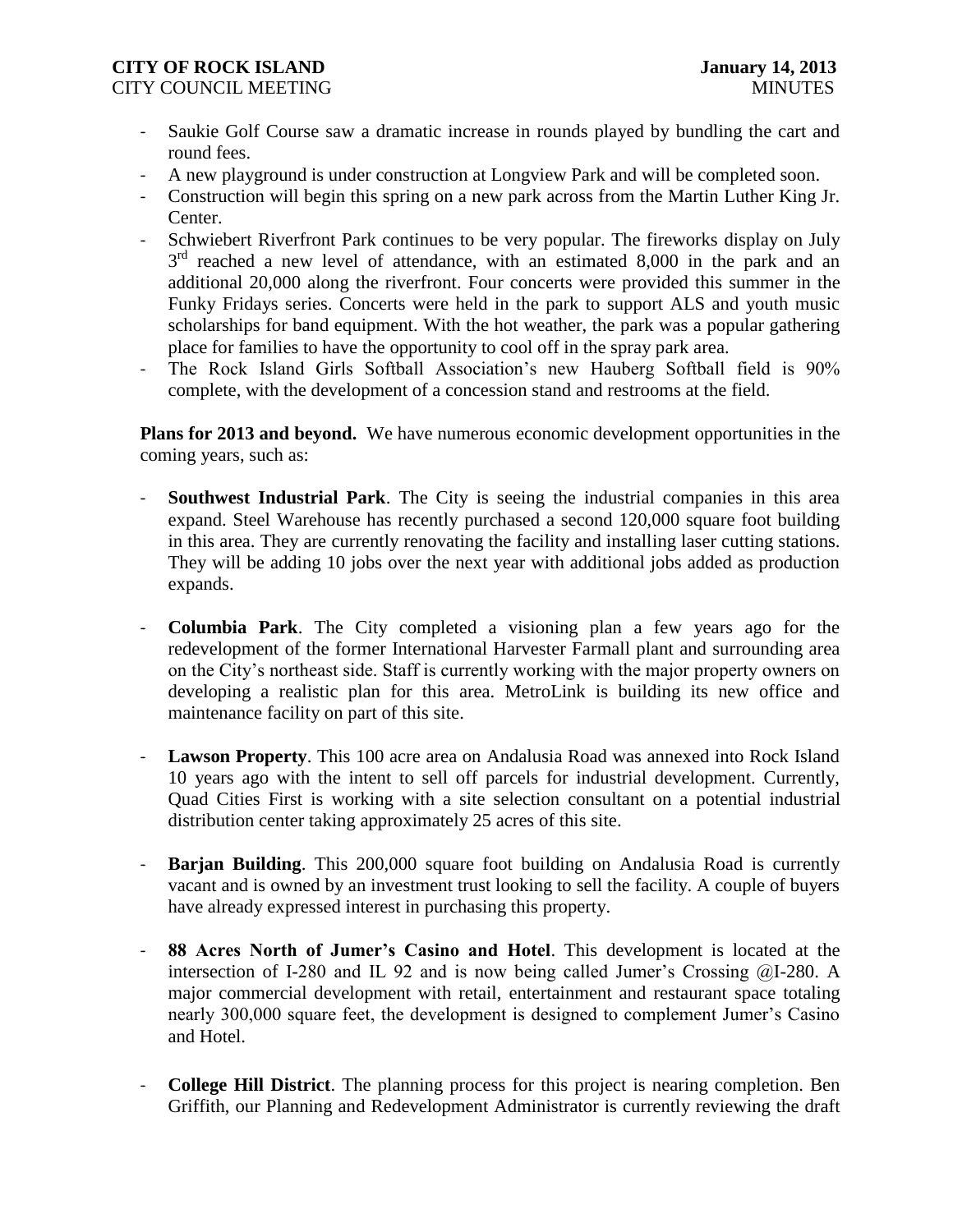plan and is preparing any changes and a council presentation. Located at the intersections of  $14<sup>th</sup>$  Avenue with  $30<sup>th</sup>$  and  $38<sup>th</sup>$  Streets near Augustana College, the College Hill District seeks to create a vibrant, sustainable business and neighborhood community.

The City of Rock Island recently adopted a strategic plan for 2013-2015 which identifies the five highest priorities for the next three years: Financial Stability, Economic Development, Redevelopment, Infrastructure and High Quality Service Delivery. By the end of 2015, successful implementation of the proposed initiatives will improve the city of Rock Island in a wide variety of ways.

The plan aims to improve infrastructure and service quality by reducing utility service interruptions, improving quality of streets, and establishing service standards for all major city services. Continued financial stability will be achieved through a long term financial plan that maintains our AA bond rating. The strategic plan calls for the creation of comprehensive commercial retail, neighborhood housing, and industrial development strategies. Rock Island will benefit from focused development and redevelopment studies that lead to project implementation throughout the community. We will continue to work hard to preserve the past, while working to build on the future.

Rock Island's future is very bright and I am proud to be the Mayor of this great community. Thank you for all you do to make Rock Island great.

Thank you, Dennis E. Pauley Mayor City of Rock Island

#### Agenda Item #7 **Presentation of the 2012 Commercial Beautification and Holiday Lighting Awards.**

Beautification Commission member Bob Towler and Mayor Pauley presented the  $27<sup>th</sup>$  annual Holiday Lighting Awards to two (2) residential and two (2) commercial winners. The first place residential winner was Tom and Karen Stontz at 2910  $22<sup>nd</sup>$  Avenue, and the second place award winner was Rick and Sheri West at 3800 14<sup>th</sup> Street. Commercial winners were Ganson's Neighborhood Bakery and Cafe located at 3055 38<sup>th</sup> Street, which won first place, and the second place winner was Nico's Grocery located at 1027 11<sup>th</sup> Street.

Beautification Commission member Bob Towler and Mayor Pauley then presented the 2012 Commercial Beautification Awards. The Rotary Trophy winner was presented to Jackson Square located at 2411 4<sup>th</sup> Avenue. The Mayor's Award was presented to Crawford Company located at 1306 Mill Street. The Beautification Commission Award was presented to Friendship Manor located at 1209 21<sup>st</sup> Avenue, and the City Council Award was presented to Bent River Brewing Company located at  $512 \, 24^{\text{th}}$  Street.

The following businesses were awarded with Honorable Mention Certificates; Strieter Corporation, Martinis on the Rock, Plumbers/Pipefitters, Dee's/Junior's Tap, Land of Beauty,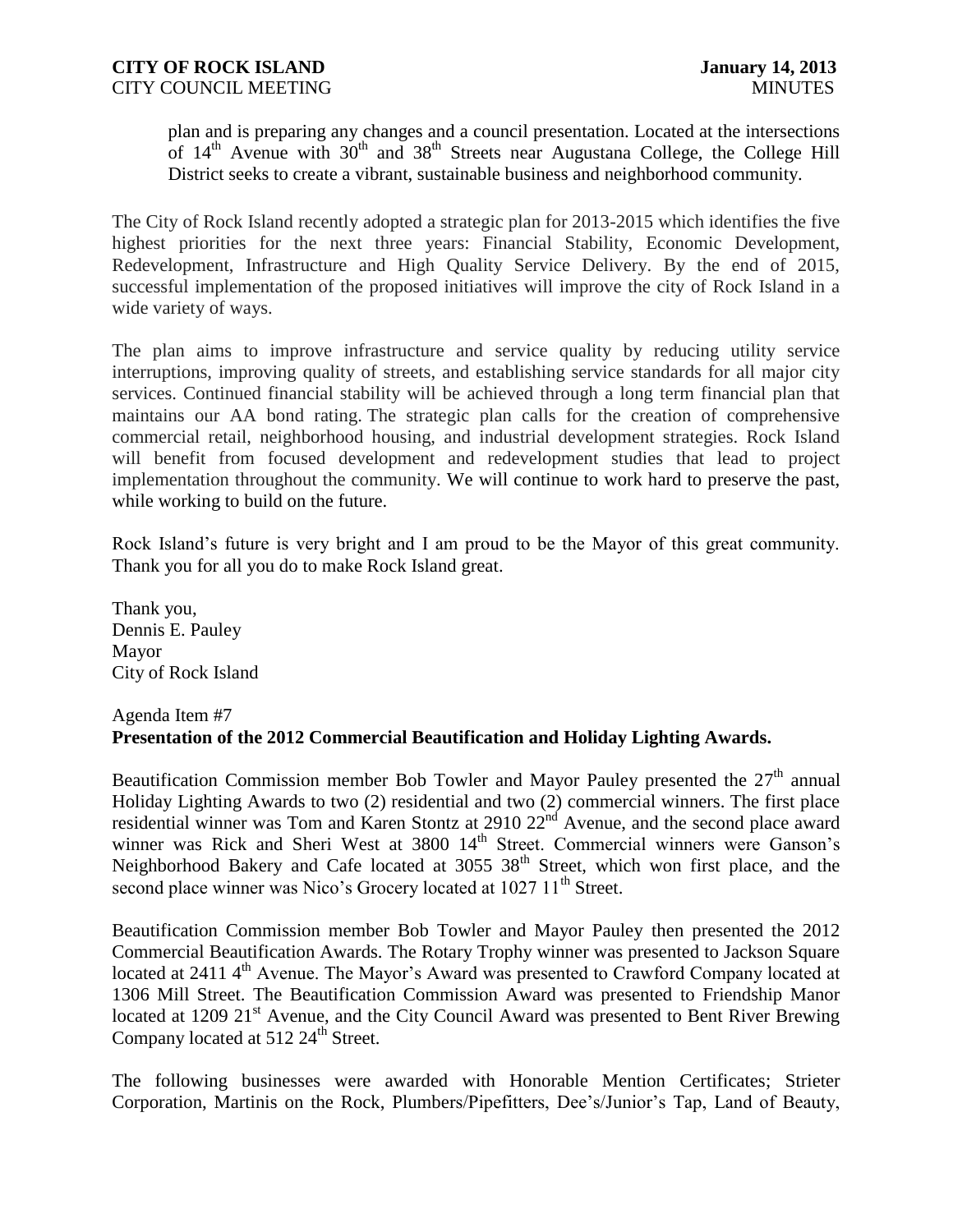Panozzo/OGAD, Lamsal/Subway, Against the Grain Brewery, Amidon Building, RIBCO/Second Avenue Building, Mrs. T's Kids, Inc., Miller Container Corporation, Convict Customz, Tom Unley Marine, Coventry Apartments, Ganson's Restaurant/Bakery, Goombazz Restaurant, Legend's Bar & Grill, Erawan Thai Restaurant, Sunshine's Studio, One Hair Place, Cope Plastics, GROWTH/Incubator, GROWTH, RozzTox, St. Pius X, Steve's Barber Shop, Terrango Store; RY Washington LLC, Mark's Barber Shop, Discount Auto Body Supply, Attica Recording Studio, Fabulous Finds and Mark Jeffrey Salon.

#### Agenda Item #8 **Proclamation declaring January 21, 2013 as Martin Luther King Jr. Day.**

Mayor Pauley read the Proclamation declaring January 21, 2013 as Martin Luther King Jr. Day.

Martin Luther King Center Director Dwight Ford stepped forward and accepted the Proclamation. Dr. Ford thanked the City for the proclamation and welcomed everyone to the  $30<sup>th</sup>$ annual memorial service of Reverend Martin Luther King Jr., which will be held from 9:00 am to 10:30 am at the Martin Luther King Jr. Community Center. It was noted that following the program, the 2013 Presidential Inauguration will be televised, which begins at noon.

Mayor Pauley stated that on Saturday evening at 6:00 pm, another celebration will take place at Augustana College in Centennial Hall. The Mayor added that Dr. Ford will be the main speaker at that event.

# Agenda Item #9 **A Special Ordinance establishing a handicapped parking space at 1625 33rd Street.**

Alderman Austin moved and Alderman Foley seconded to consider, suspend the rules and pass the ordinance. The motion carried by the following Aye and No vote; those voting Aye being; Alderman Tollenaer, Alderman Jones, Alderwoman Murphy, Alderman Austin, Alderman Conroy and Alderman Foley; those voting No, none.

Agenda Item #10 **A Special Ordinance establishing a handicapped parking space at 3213 17th Avenue.**

It was moved by Alderwoman Murphy and seconded by Alderman Foley to consider, suspend the rules and pass the ordinance. The motion carried by the following Aye and No vote; those voting Aye being; Alderman Tollenaer, Alderman Jones, Alderwoman Murphy, Alderman Austin, Alderman Conroy and Alderman Foley; those voting No, none.

Agenda Item #11

# **A Resolution supporting GROWTH as the Lead Organization for the Northwestern Illinois Housing Coalition to carry out the proposed activities and continued efforts in attaining the goals by seeking funding from the National Foreclosure Settlement Awards**.

Alderman Conroy moved and Alderman Foley seconded to adopt the resolution. The motion carried by the following Aye and No vote; those voting Aye being; Alderman Tollenaer,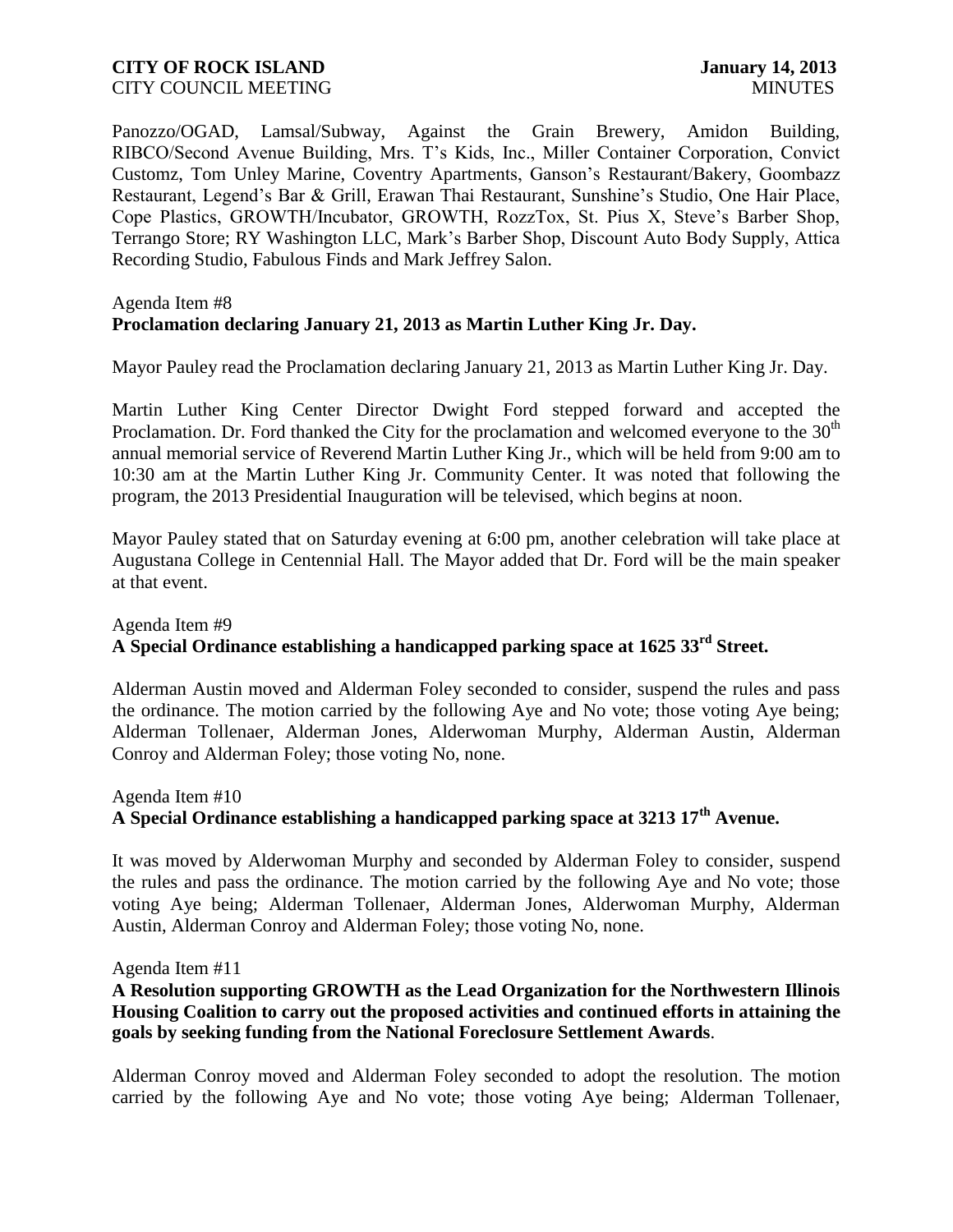# **CITY OF ROCK ISLAND January 14, 2013**

Alderman Jones, Alderwoman Murphy, Alderman Austin, Alderman Conroy and Alderman Foley; those voting No, none.

# Agenda Item #12 **Tax Abatement Resolutions**

It was moved by Alderman Conroy and seconded by Alderwoman Murphy to adopt the resolutions. The motion carried by the following Aye and No vote: those voting Aye being; Alderman Tollenaer, Alderman Jones, Alderwoman Murphy, Alderman Austin, Alderman Conroy and Alderman Foley; those voting No, none.

- a. Resolution authorizing Tax Abatement in the amount of \$224,100.00, such funds to be provided from Public Benefit revenues, Wastewater and Park funds to pay principal and interest on General Obligation Refunding Bonds, series 2005.
- b. Resolution authorizing Tax Abatement in the amount of \$423,800.00, such funds to be provided from Public Benefit revenues and Wastewater funds to pay principal and interest on General Obligation Bonds, series 2007.
- c. Resolution authorizing Tax Abatement in the amount of \$637,122.50, such funds to be provided from Public Benefit revenues, Wastewater, Hydropower and Gaming funds to pay principal and interest on General Obligation Bonds, series 2008A and General Obligation Bonds, series 2008B.
- d. Resolution authorizing Tax Abatement in the amount of \$301,127.50, such funds to be provided from revenues of the Downtown TIF fund to pay principal and interest on General Obligation Bonds, series 2008D.
- e. Resolution authorizing Tax Abatement in the amount of \$51,450.00, such funds to be provided from revenues of the Hydropower fund to pay principal and interest on General Obligation Clean Renewable Energy Bonds, series 2008C.
- f. Resolution authorizing Tax Abatement in the amount of \$971,706.28, such funds to be provided from Public Benefit revenues, Parks and Recreation and Tax Increment Financing funds to pay principal and interest on General Obligation Bonds, series 2009A and General Obligation Bonds, series 2009B.
- g. Resolution authorizing Tax Abatement in the amount of \$80,130.00, such funds to be provided from revenues of the Tax Increment Financing fund to pay principal and interest on Taxable General Obligation Bonds, series 2009C.
- h. Resolution authorizing Tax Abatement in the amount of \$570,793.76, such funds to be provided from revenues of the Water fund and Wastewater fund to pay principal and interest on Taxable General Obligation Bonds, series 2010A BABs.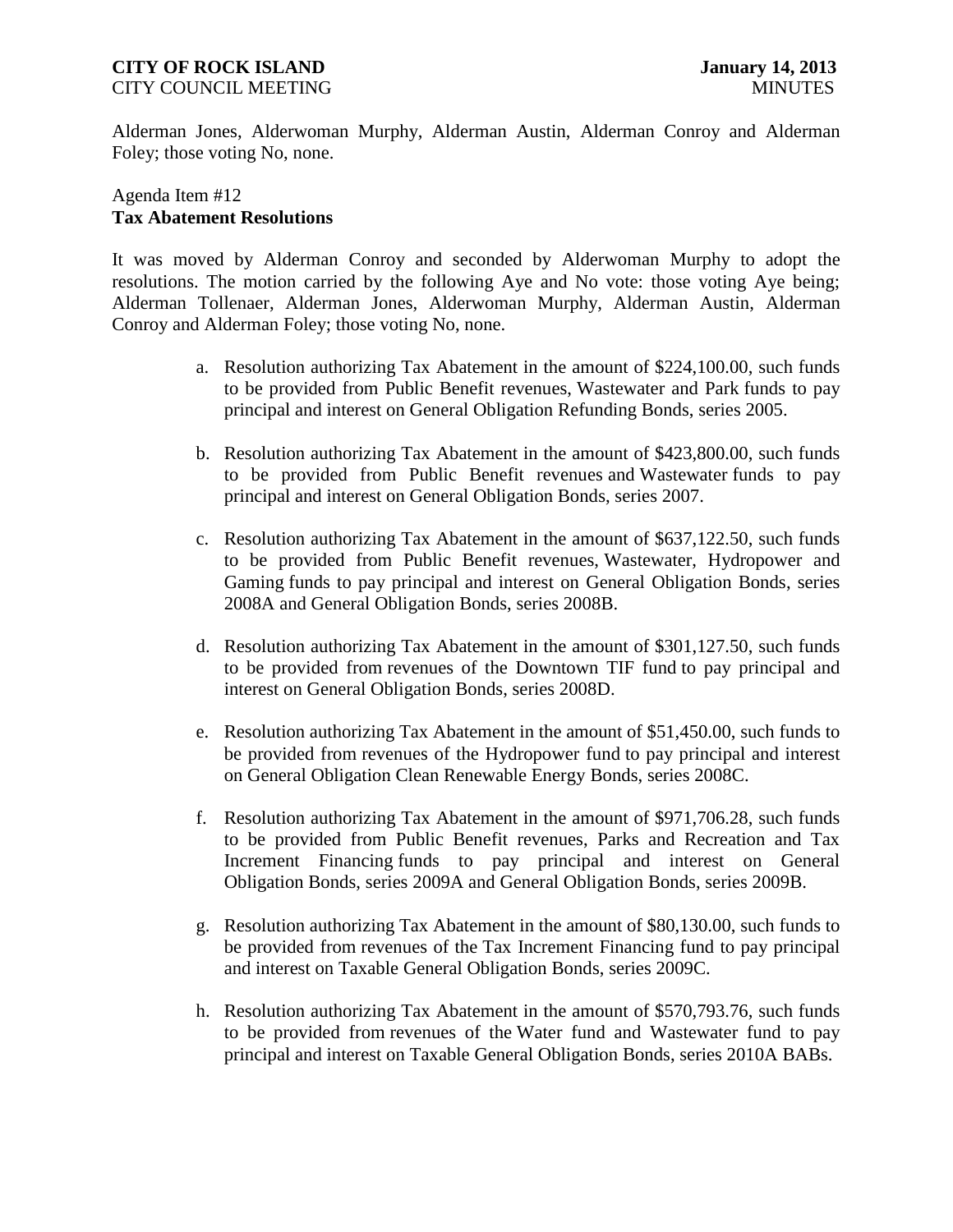- i. Resolution authorizing Tax Abatement in the amount of \$614,200.00, such funds to be provided from revenues of the Debt Services fund, Park fund and Water fund to pay principal and interest on General Obligation Bonds, series 2010B.
- j. Resolution authorizing Tax Abatement in the amount of \$272,439.13, such funds to be provided from the Debt Service fund and Special Assessments to pay principal and interest on General Obligation Bonds, series 2011A.
- k. Resolution authorizing Tax Abatement in the amount of \$644,329.56, such funds to be provided from revenues of the Debt Service fund, Special Assessments, Sunset Marina and Water funds to pay principal and interest on General Obligation Bonds, series 2012A.

Agenda Item #13 **CLAIMS**

It was moved by Alderman Austin and seconded by Alderman Foley to accept the following reports and authorize payments as recommended. The motion carried by the following Aye and No vote; those voting Aye being; Alderman Tollenaer, Alderman Jones, Alderwoman Murphy, Alderman Austin, Alderman Conroy and Alderman Foley; those voting No, none.

- a. Report from the Information Technology Department regarding payment in the amount of \$11,186.64 to DLT Solutions, Inc. for the AutoDesk annual subscription maintenance. (015)
- b. Report from the Public Works Department regarding payment in the amount of \$21,000.00 to Elliott Equipment for the rental of two refuse packers for the 2012 fall leaf collection. (291)
- c. Report from the Public Works Department regarding payment in the amount of \$15,518.50 to Brandt Construction Company for an emergency water main repair at RIFAC. (002)
- d. Report from the Public Works Department regarding payment #1 and final in the amount of \$45,344.58 to Chicago Trenchless Rehabilitation, Inc. for services provided for the 2012 Sewer Cleaning and Televising Program project. (003)
- e. Report from the Public Works Department regarding payment #2 in the amount of  $$90,521.37$  to Valley Construction for services provided for  $11<sup>th</sup>$  Street Sidewalk Reconstruction,  $25<sup>th</sup>$  Avenue to  $32<sup>nd</sup>$  Avenue project. (004)

Agenda Item #14

**Claims for the week of January 4 through January 10 in the combined amount of \$3,903,258.59.**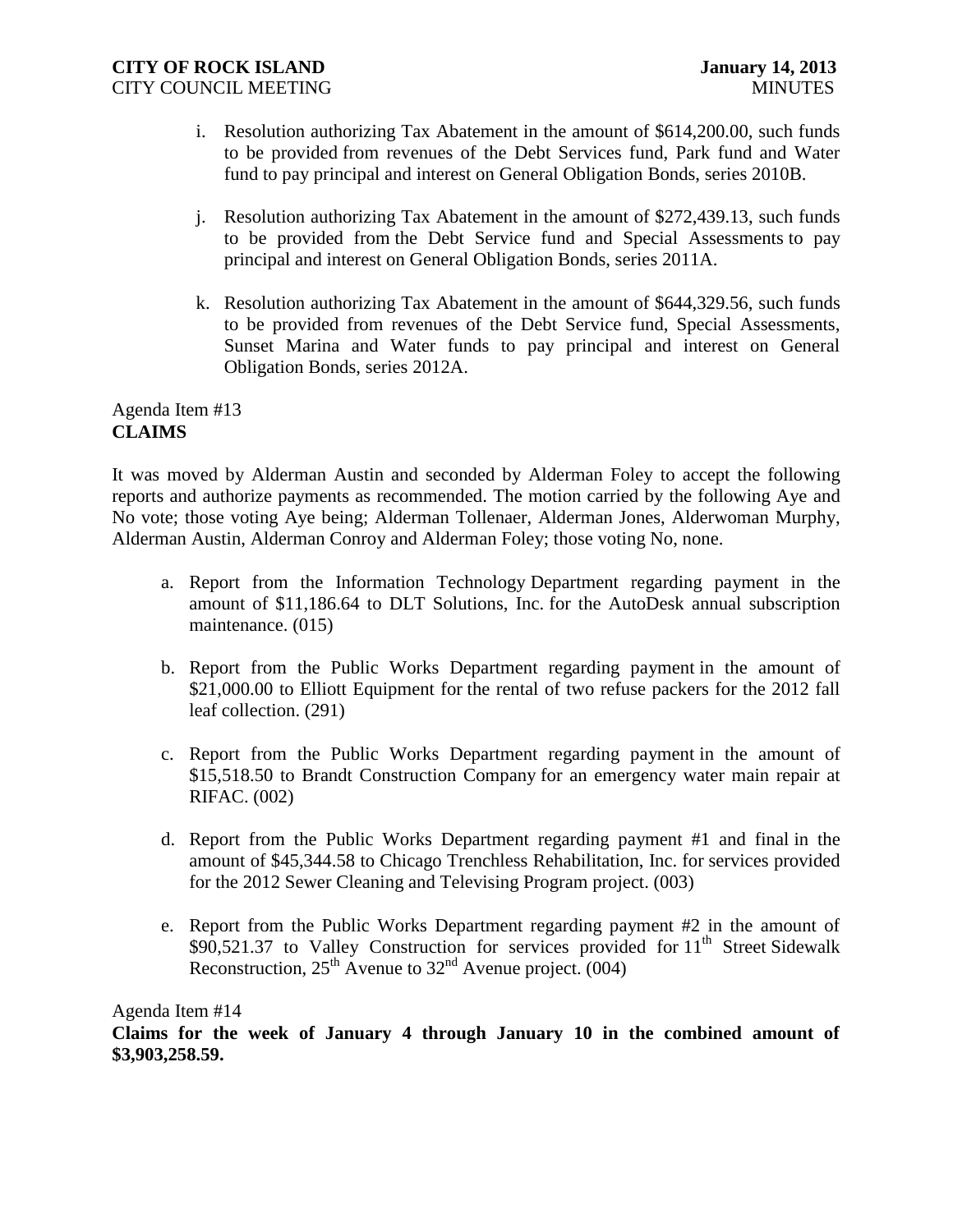Alderman Tollenaer moved and Alderman Foley seconded to allow the claims. The motion carried by the following Aye and No vote; those voting Aye being; Alderman Tollenaer, Alderman Jones, Alderwoman Murphy, Alderman Austin, Alderman Conroy and Alderman Foley; those voting No, none.

### Agenda Item #15 **Payroll for the weeks of December 24 through January 6 in the amount of \$1,337,999.17.**

It was moved by Alderman Jones and seconded by Alderman Tollenaer to allow the payroll. The motion carried by the following Aye and No vote; those voting Aye being; Alderman Tollenaer, Alderman Jones, Alderwoman Murphy, Alderman Austin, Alderman Conroy and Alderman Foley; those voting No, none.

#### Agenda Item #16

### **Report from the Finance Department regarding an adjustment to the Fiscal Year 2013 Budget, recommending increasing the Community and Economic Development Fund in the amount of \$71,945.00**.

Alderman Foley moved and Alderman Conroy seconded to approve the budget adjustment as recommended. The motion carried by the following Aye and No vote; those voting Aye being; Alderman Tollenaer, Alderman Jones, Alderwoman Murphy, Alderman Austin, Alderman Conroy and Alderman Foley; those voting No, none.

Agenda Item #17

**Report from the Public Works Department regarding an amended ordinance authorizing the City of Rock Island to borrow funds from the Water Pollution Control Loan Program as it relates to increasing the debt authorization limits for the Long Term Control Plan construction projects.** 

It was moved by Alderman Conroy and seconded by Alderman Foley to consider, suspend the rules and pass the ordinance. The motion carried by the following Aye and No vote; those voting Aye being; Alderman Tollenaer, Alderman Jones, Alderwoman Murphy, Alderman Austin, Alderman Conroy and Alderman Foley; those voting No, none.

#### Agenda Item #18

**Report from the Community and Economic Development Department regarding the Parkway/I -280 TIF Surplus, recommending to declare a surplus of funds in TIF 4 in the amount of \$526,546.23.** 

Alderman Foley moved and Alderman Conroy seconded to declare the surplus of funds as recommended and authorize the Finance Director to return these surplus funds to the Rock Island County treasurer for distribution. The motion carried by the following Aye and No vote; those voting Aye being; Alderman Tollenaer, Alderman Jones, Alderwoman Murphy, Alderman Austin, Alderman Conroy and Alderman Foley; those voting No, none.